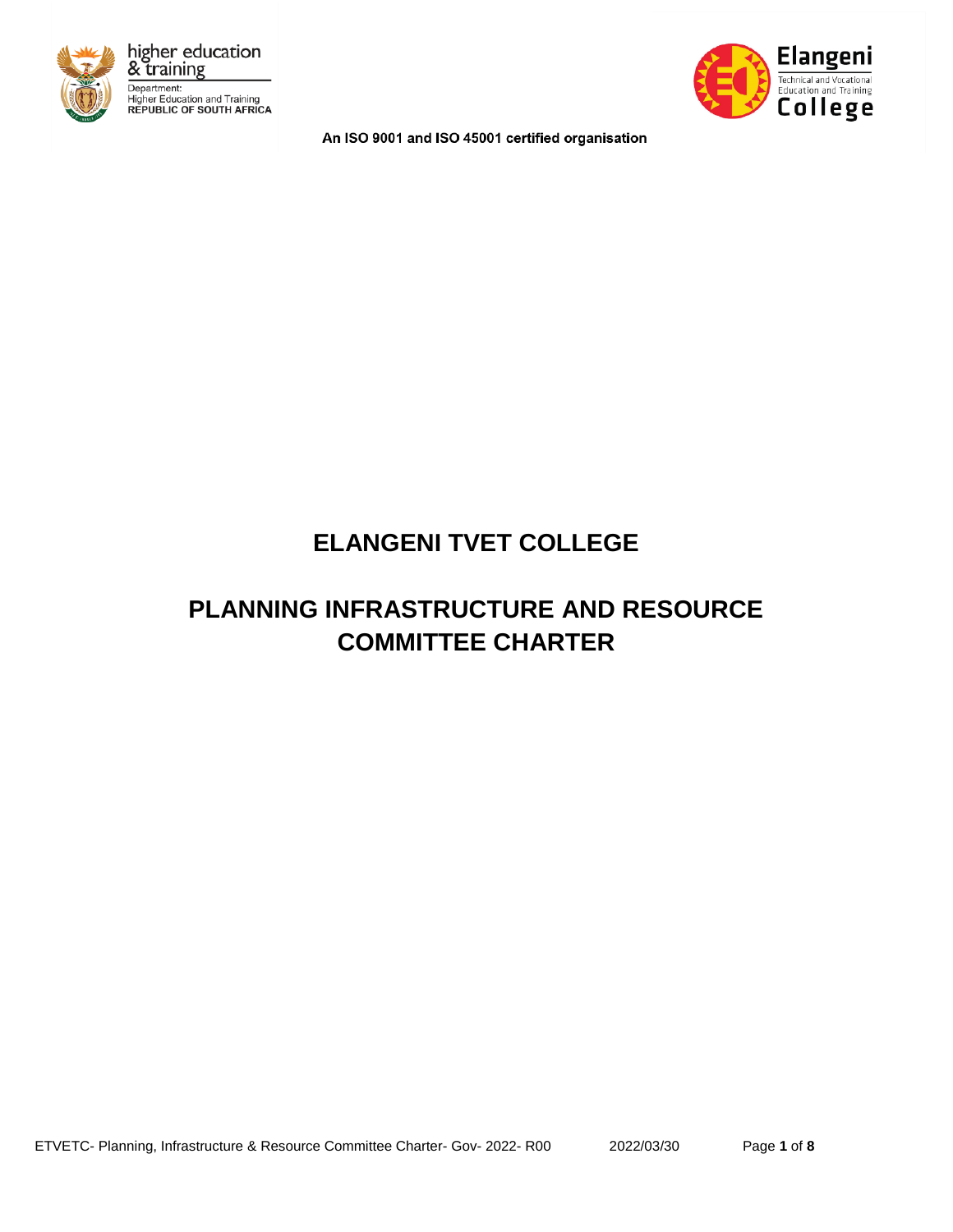| <b>Amendment</b> | <b>Amendment</b>                                   | Originator | <b>Reviewed</b> | <b>Approved</b> | <b>Date</b> |
|------------------|----------------------------------------------------|------------|-----------------|-----------------|-------------|
| No.              | description                                        |            | by              | <b>By</b>       |             |
| $\mathbf{1}$     | Change of title                                    | Gov        | AN              | Council         |             |
| $\overline{2}$   | Public<br>Service<br><b>Risk</b>                   | Gov        | <b>AN</b>       | Council         |             |
|                  | Management                                         |            |                 |                 |             |
|                  | Framework 2010                                     |            |                 |                 |             |
| 3                | Occupational Health and                            | Gov        | <b>AN</b>       | Council         |             |
|                  | Safety Act 85 of 1993                              |            |                 |                 |             |
|                  | Construction<br>Industry                           |            |                 |                 |             |
| $\overline{4}$   | Development<br><b>Board</b>                        | Gov        | <b>AN</b>       | Council         |             |
|                  | <b>Practices</b>                                   |            |                 |                 |             |
| 5                | White Paper for Post-                              | Gov        | <b>AN</b>       | Council         |             |
|                  | School Education and                               |            |                 |                 |             |
| 6                | Training, 2013<br>Handbook for Public              | Gov        | <b>AN</b>       | Council         |             |
|                  | <b>TVET Council Members,</b>                       |            |                 |                 |             |
|                  | 2017                                               |            |                 |                 |             |
| $\overline{7}$   | Changed<br>Planco<br>to                            | Gov        | <b>AN</b>       | Council         |             |
|                  | <b>PIRC</b>                                        |            |                 |                 |             |
| 8                | Included<br>the<br>word                            | Gov        | <b>AN</b>       | Council         |             |
|                  | "Infrastructure"<br>in                             |            |                 |                 |             |
|                  | acronym definition                                 |            |                 |                 |             |
| 9                | Changed<br>$\overline{2}$<br>to<br>4               | Gov        | <b>AN</b>       | Council         |             |
|                  | meetings                                           |            |                 |                 |             |
|                  | Included "infrastructure                           |            |                 |                 |             |
|                  | requirements" in section                           |            |                 |                 |             |
|                  | 8                                                  |            |                 |                 |             |
| 10               | Added<br>"including<br>infrastructure"<br>relevant | Gov        | <b>AN</b>       | Council         |             |
|                  | in section 9                                       |            |                 |                 |             |
| 11               | Added "This committee   Gov                        |            | AN              | Council         |             |
|                  | has the responsibility"                            |            |                 |                 |             |
|                  | In section 2                                       |            |                 |                 |             |
| 12               | Added "PIRC advises                                | Gov        | <b>AN</b>       | Council         |             |
|                  | College " in section 2                             |            |                 |                 |             |
|                  |                                                    |            |                 |                 |             |

# **AMENDMENT AND APPROVAL RECORD**

# **Planning and Resource Committee Charter**

#### **Department: Governance**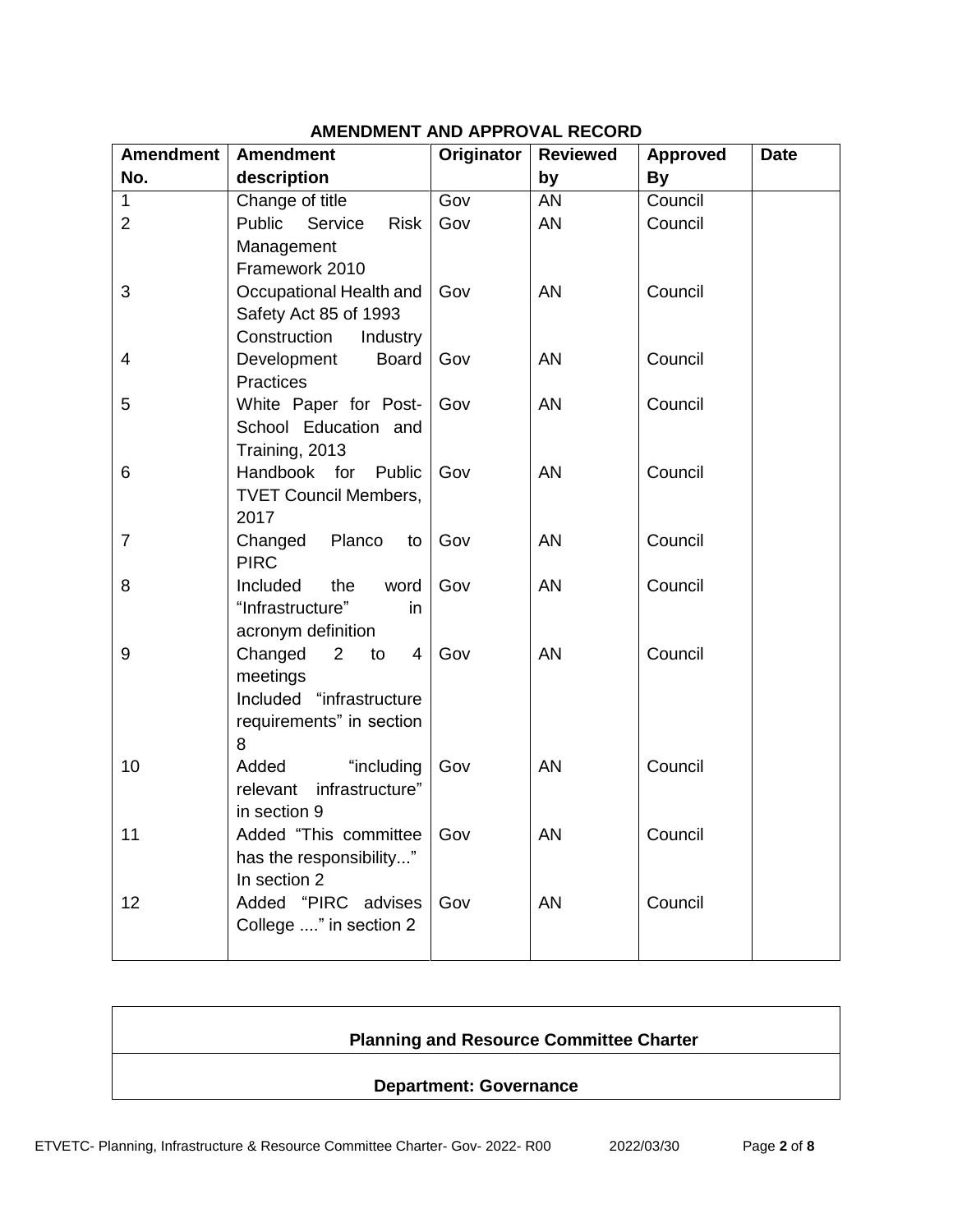# **Responsibility : Accounting Officer**

|     | <b>TABLE OF CONTENTS</b>                         | <b>PAGE</b>    |
|-----|--------------------------------------------------|----------------|
| 1.  | Legislative framework and best practices         | 4              |
| 2.  | <b>Purpose</b>                                   | 4              |
| 3.  | Definitions, acronyms and abbreviations          | 4              |
| 4.  | <b>Reporting lines</b>                           | 5              |
| 5.  | <b>Composition</b>                               | 5              |
| 6.  | Secretary of the Planning and Resource Committee | 5              |
| 7.  | <b>Meeting procedures</b>                        | 6              |
| 8.  | <b>Functions</b>                                 | 6              |
| 9.  | <b>Resources</b>                                 | $\overline{7}$ |
| 10. | <b>Change of mandate</b>                         | $\overline{7}$ |
| 11. | Remuneration                                     | $\overline{7}$ |
| 12. | <b>Adoption of Charter</b>                       | 7              |
| 13. | <b>Availability of Charter</b>                   | $\overline{7}$ |
| 14. | <b>Review of Charter</b>                         | 7              |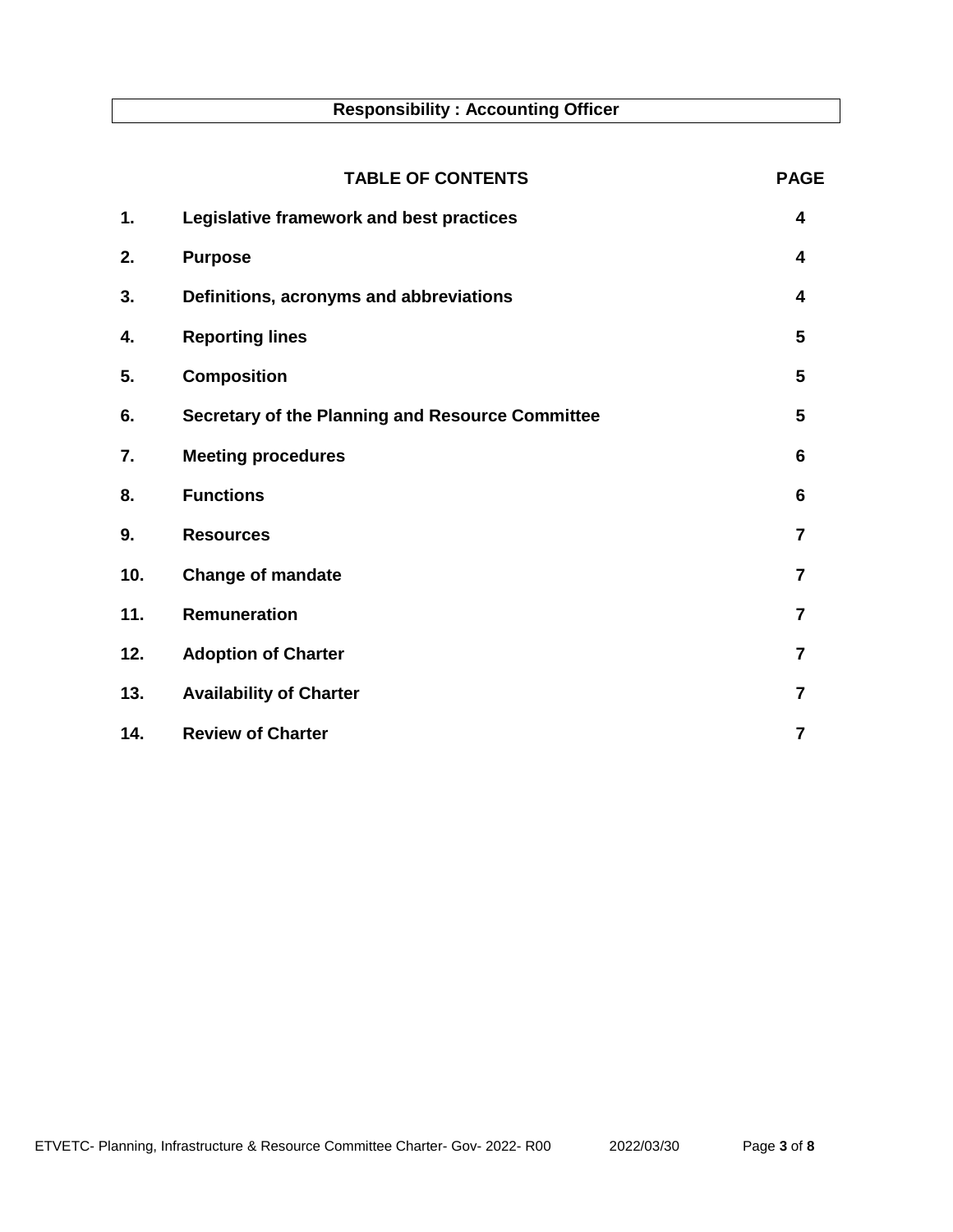# **1. Legislative framework and best practices**

Key principles contained in the following legislation and best practices were applied to develop this charter:

- a) The South African Constitution Act No. 108 of 1996;
- b) Continuing Education and Training Colleges Act No. 16 of 2006, as amended;
- c) Public Finance Management Act, 1999 (Act No 1 of 1999, as amended by Act 29 of 1999) (PFMA);
- d) National Treasury Regulations of March 2005;
- e) The Basic Conditions of Employment Act No. 75 of 1997;
- f) The Employment Equity Act No.55 of 1998;
- g) The General and Further Education and Training Quality Assurance Act No. 58 of 2001;
- h) The Labour Relations Act No. 66 of 1995;
- i) Employment of Educators Act No. 76 of 1998; and
- j) The Skills Development Act No. 97 of 1998.
- k) South Africa Public Service Risk Management Framework 2010
- l) Occupational Health and Safety Act 85 of 1993
- m) Construction Industry Development Board Practices
- n) White Paper for Post School Education and Training, 2013
- o) Handbook for Public TVET Council Members, 2017

## **2. Purpose**

- 2.1 The standard College Statute requires Council to establish a Planning, Infrastructure and Resource Committee. The purpose of this Charter is to establish the terms of reference of PIRC.
- 2.2 The primary purpose of PIRC is to develop the College Strategic Plan for Council consideration.
- 2.3 This committee has the responsibility to oversee, monitor and review the planning and formulation of the College Strategic Plan.
- 2.4 PIRC advises College management on the allocation of infrastructure and resources according to the needs of the strategic plan.

## **3. Definitions, acronyms and abbreviations**

For the purpose of this Charter, unless the context indicates otherwise, the following definitions, acronyms and abbreviations are set out for the terms indicated: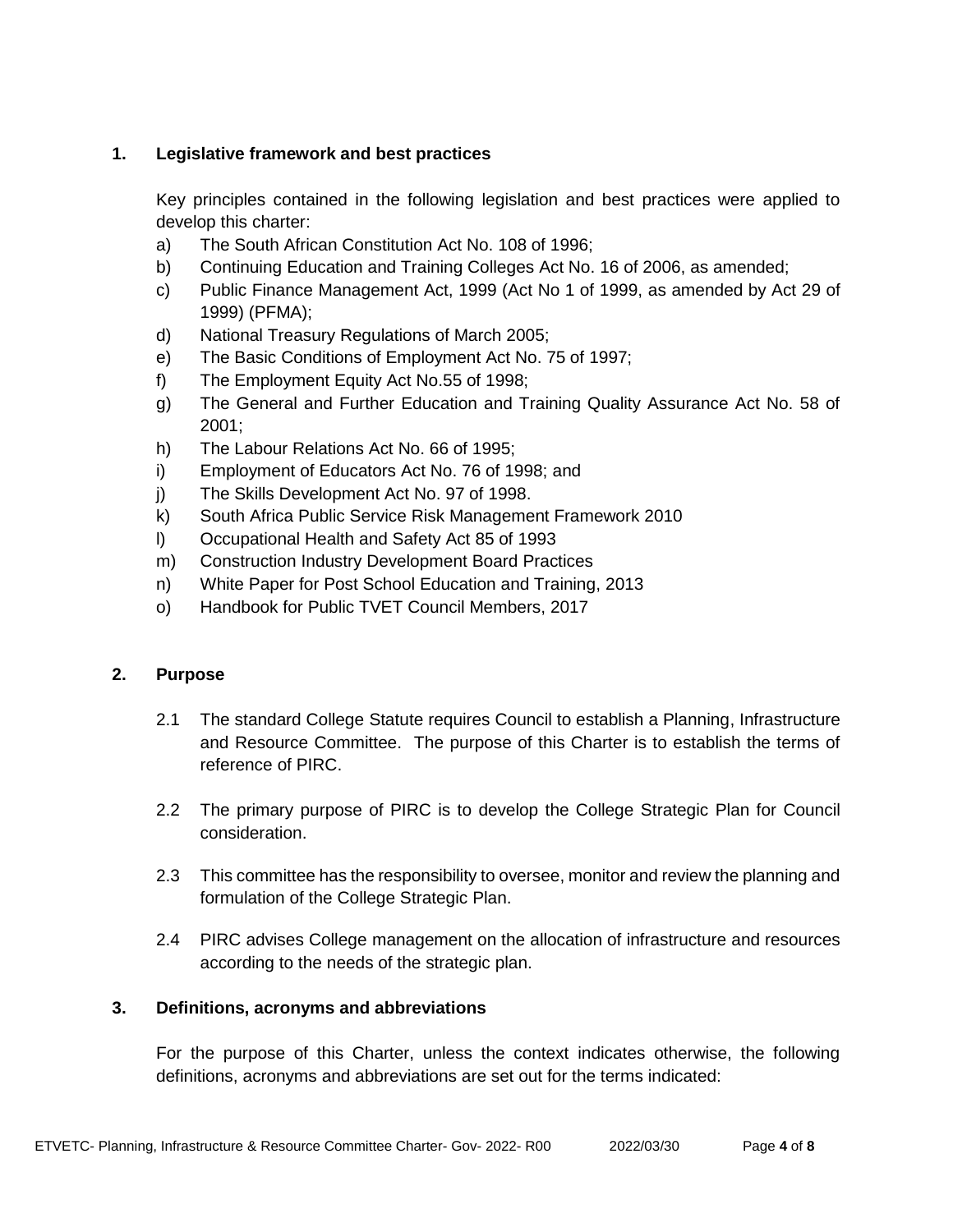- 3.1 *"Accounting Officer"* is the Principal of the College.
- 3.2 *"Act"* is the CET Colleges Act No. 16 of 2006, as amended.
- 3.3 *"College"* is a Public TVET College (Formerly known as an FET College).
- 3.4 *"Council"* is the Council of the College established in terms of the Act.
- 3.5 *"Days"* shall be construed as calendar days unless qualified by the word "business", in which instance a "business day" will be any day other than a Saturday, Sunday or public holiday as gazetted by the government of the Republic of South Africa from time to time.
- 3.6 *"Department"; "DHET"* is the Department of Higher Education and Training.
- 3.7 *"Management"*  are collectively the College Principal and Vice Principals.
- 3.8 *"Exco"* is the Executive Committee of the College.
- 3.9 *"PIRC"* is the Planning, Infrastructure and Resource Committee of the College.
- 3.10 *"TVET"* is Technical and Vocational Education and Training.
- 3.11 *"VCET"*  is Continuing and Vocational Education and Training.

## **4. Reporting lines**

- 4.1 PIRC will report to the College Exco.
- 4.2 In the absence of an Exco, PIRC will report directly to Council.

## **5. Composition**

- 5.1 The members of the College Council will elect the members of PIRC.
- 5.2 At least 50 per cent of the members of PIRC must be external persons who are members of the Council, besides the Accounting Officer and the Deputy Principal: Finance.
- 5.3 The term of office of PIRC shall coincide with the Council term.
- 5.4 Members of PIRC shall be notified in writing of their appointment by the Chairperson of the Council, and their terms of reference shall be included in their letters of appointment.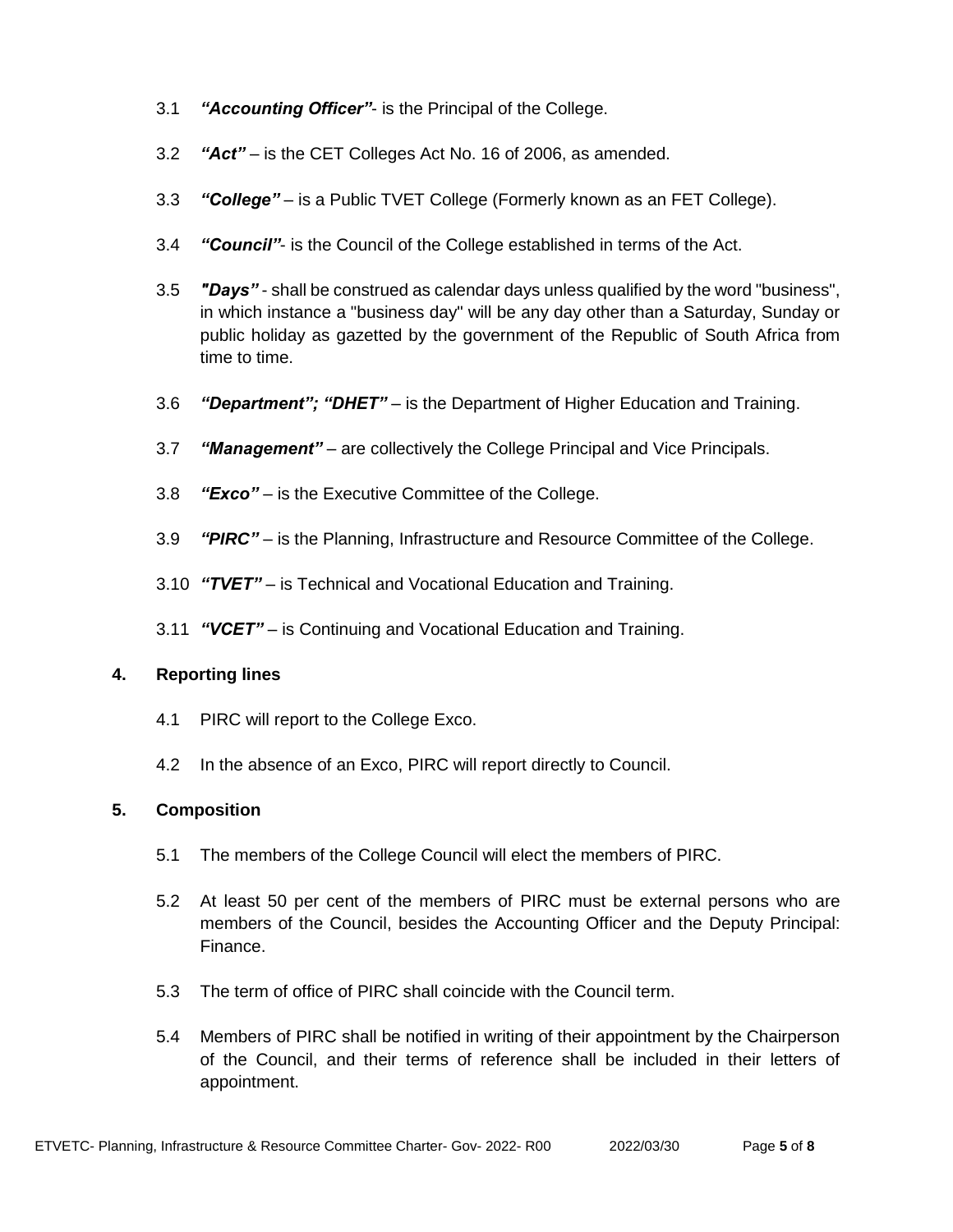## **6. Secretary of the Planning and Resource Committee**

- 6.1 PIRC shall appoint an internal member of staff to serve as the Secretary of the Committee.
- 6.2 The Secretary of PIRC should be subjected to adequate secretarial training to enable him/her to discharge his/her duties effectively.

# **7. Meeting Procedures**

- 7.1 PIRC shall meet as often as it needs to but have a minimum of 4 meetings a year.
- 7.2 PIRC shall report on its meetings at the next meeting of Exco.
- 7.3 A quorum of 50%+1 members is necessary for PIRC meeting to be properly constituted and proceed, provided that at least two external members of the Council are present.
- 7.4 A PIRC member who is absent from three (3) consecutive meetings without an apology shall be deemed to have resigned from PIRC.
- 7.5 Members shall be advised of the meeting date at least fourteen (14) days prior to the meeting.
- 7.6 An agenda and meeting pack for PIRC shall be circulated to all members at least seven (7) business days before the meeting. Minutes of the previous meetings shall be included with the PIRC pack.
- 7.7 All PIRC recommendations shall be presented to Exco for submission to Council for ratification.

## **8. Functions**

PIRC is assigned the following functions:

- 8.1 Oversees and reviews the planning, organisation and review of the College's strategic plan.
- 8.2 The monitoring of the implementation of the College's strategic plan.
- 8.3 Monitor the College's organisational structuring within the objectives of the College's strategic plan.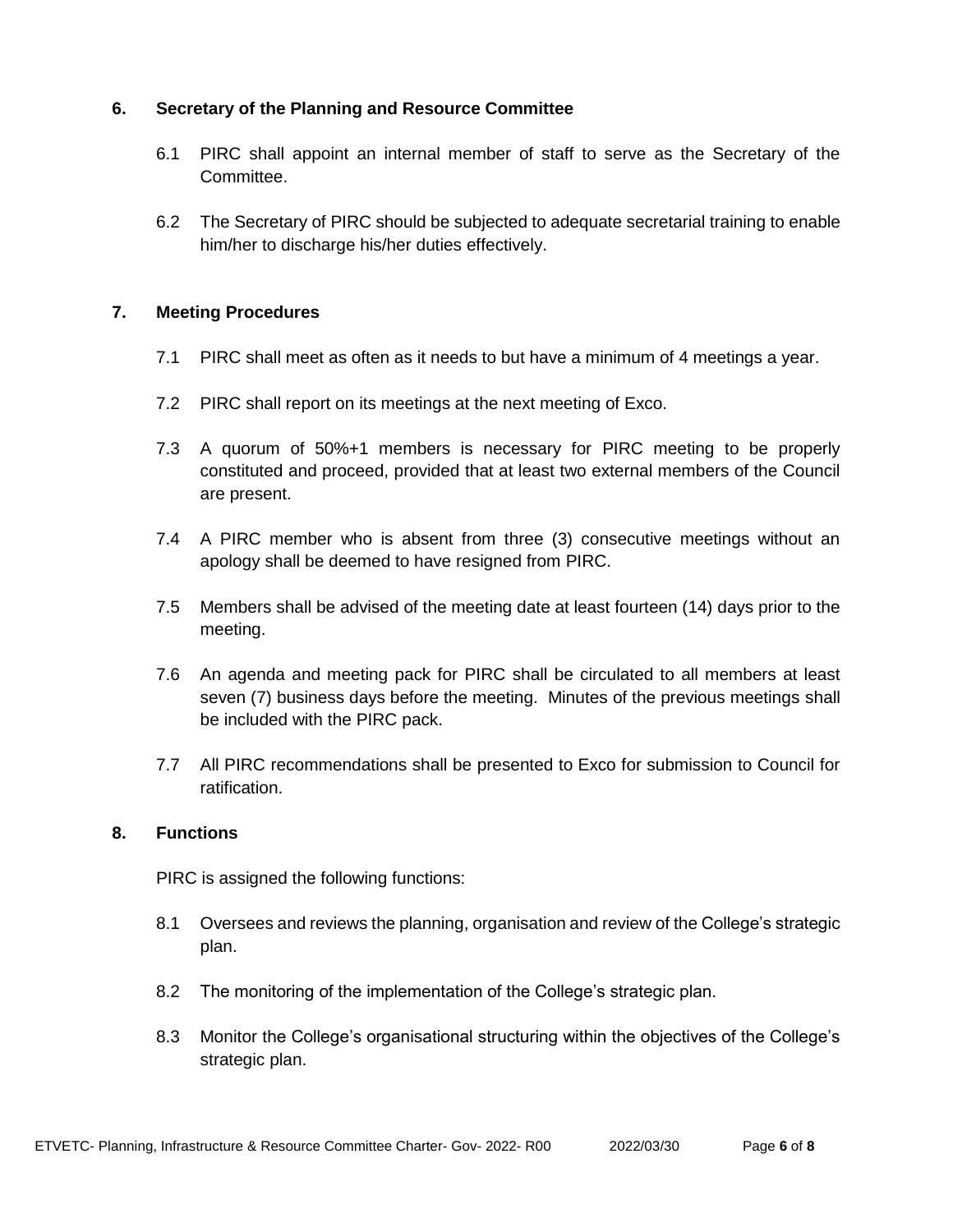- 8.4 Act as liaison between Council and management on the implementation of the strategic plan.
- 8.5 Monitor management's allocation of the College's resources and infrastructure requirements in line with the objectives of its strategic plan.
- 8.6 Review the required resources per the Annual Performance Plans.
- 8.7 Recommend to Council the approval of the College's strategic plan.

#### **9. Resources**

The College should make available resources including relevant infrastructure, as necessary, for PIRC to fulfill its mandate without prejudice and within the confines of the College statute.

#### **10. Change of mandate**

PIRC may not change this Charter nor act *ultra vires* to the mandate it is given without the prior approval of the College Council.

#### **11. Remuneration**

PIRC members not holding executive office in the College or not employed in the public service shall be remunerated for their services on the committee, based on DHET guidelines.

#### **12. Adoption of Charter**

This Charter is effective from the date on which it is adopted by the Council.

#### **13. Availability of Charter**

A copy of this Charter should be made available on the College website.